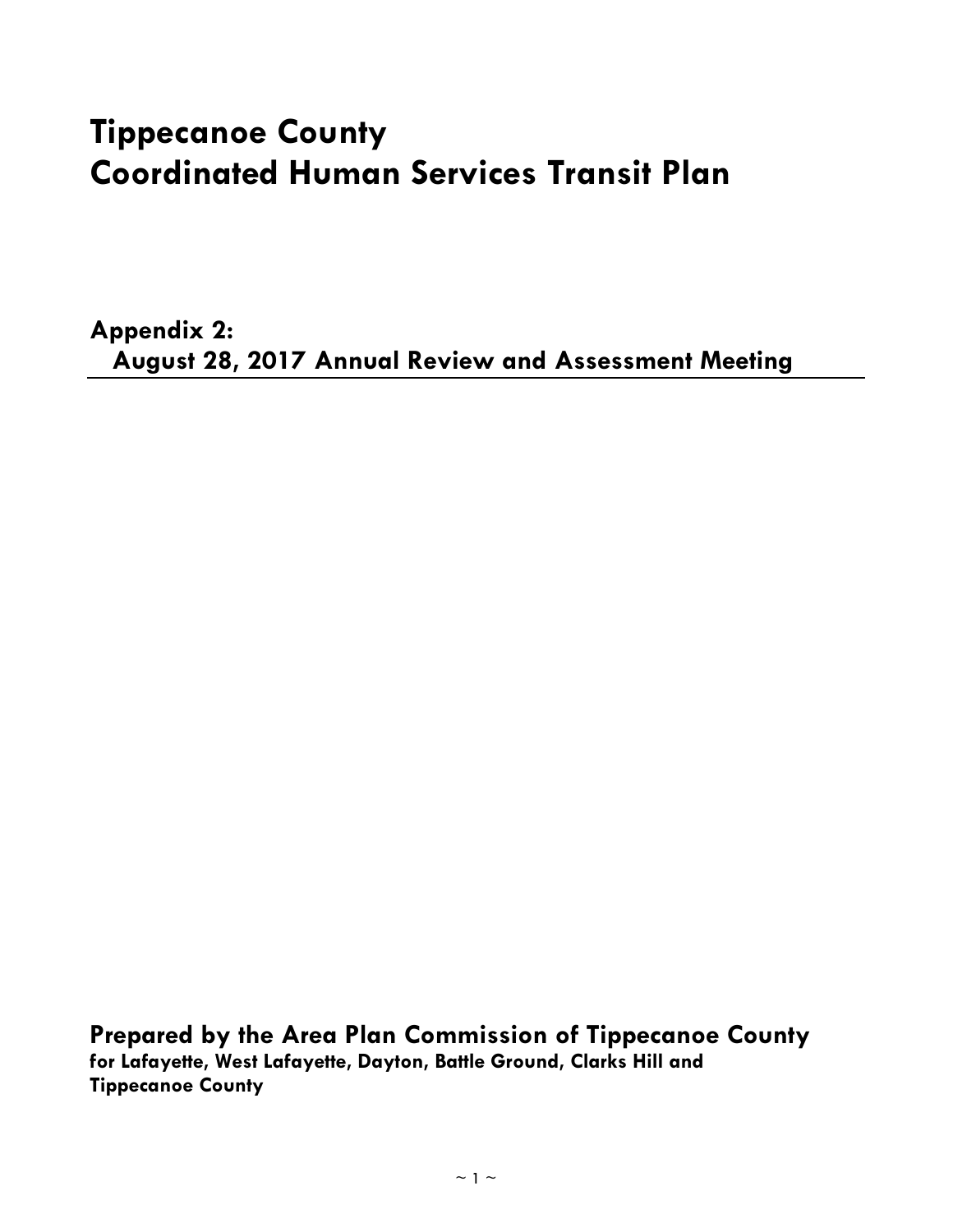**Area Plan Commission of Tippecanoe County Coordinated Human Services Transit Plan Annual Assessment Meeting August 28, 2017 Tippecanoe Room, Tippecanoe County Office Building**

**──────────────────────────────────────────────────────**

**I. Purpose**: Stakeholders met for the annual assessment of the Coordinated Human Services Transit Plan (CHSTP). The CHSTP mission is to reduce and remove obstacles and improve transportation options for disabled, elderly and low-income persons. The Plan recommends holding an annual meeting of stakeholders to: report progress, facilitate the exchange of information, seek solutions and identify new challenges.

# **II. Stakeholders Present:**

Brook Striker, Indiana Veterans Home Kristen Dietz, Angels Senior Home Solutions Karen Cadle, Wabash Township Michael Budd, United Way Amy O'Shea, United Way Ranti Ladapo, Integrity Care Sally Fahey, Area Plan Commission Pam Verbarg, Wabash Center Yvonne Smith, LARA Michelle Reynolds, Lafayette Housing Authority Amy Burnett, CityBus Phyllis Merrell, Fowler Apartments/Cypress Realty John Thomas, Area Plan Commission Doug Poad, Area Plan Commission

# **III. Status Report**

Doug Poad welcomed everyone to the annual meeting. He then explained why the meeting was held in August. Originally it was planned to be in the spring but several congressionally mandated reports had to be done at that time. Thus, the meeting was rescheduled to a later date.

Doug stated the meeting is part of the Coordinated Humans Services Plan and it addresses three unique groups: the elderly, those with low-income, and the disabled. These groups have unique transportation issues. While the report is done every five years, an annual meeting is held to discuss improvements, new challenges and to coordinate with others.

Doug then provided a general overview of the Plan and what it included. It was adopted in September 2014. The Plan first summarizes existing services within Tippecanoe County whether they be public or private. It also includes a demographic review. The heart of the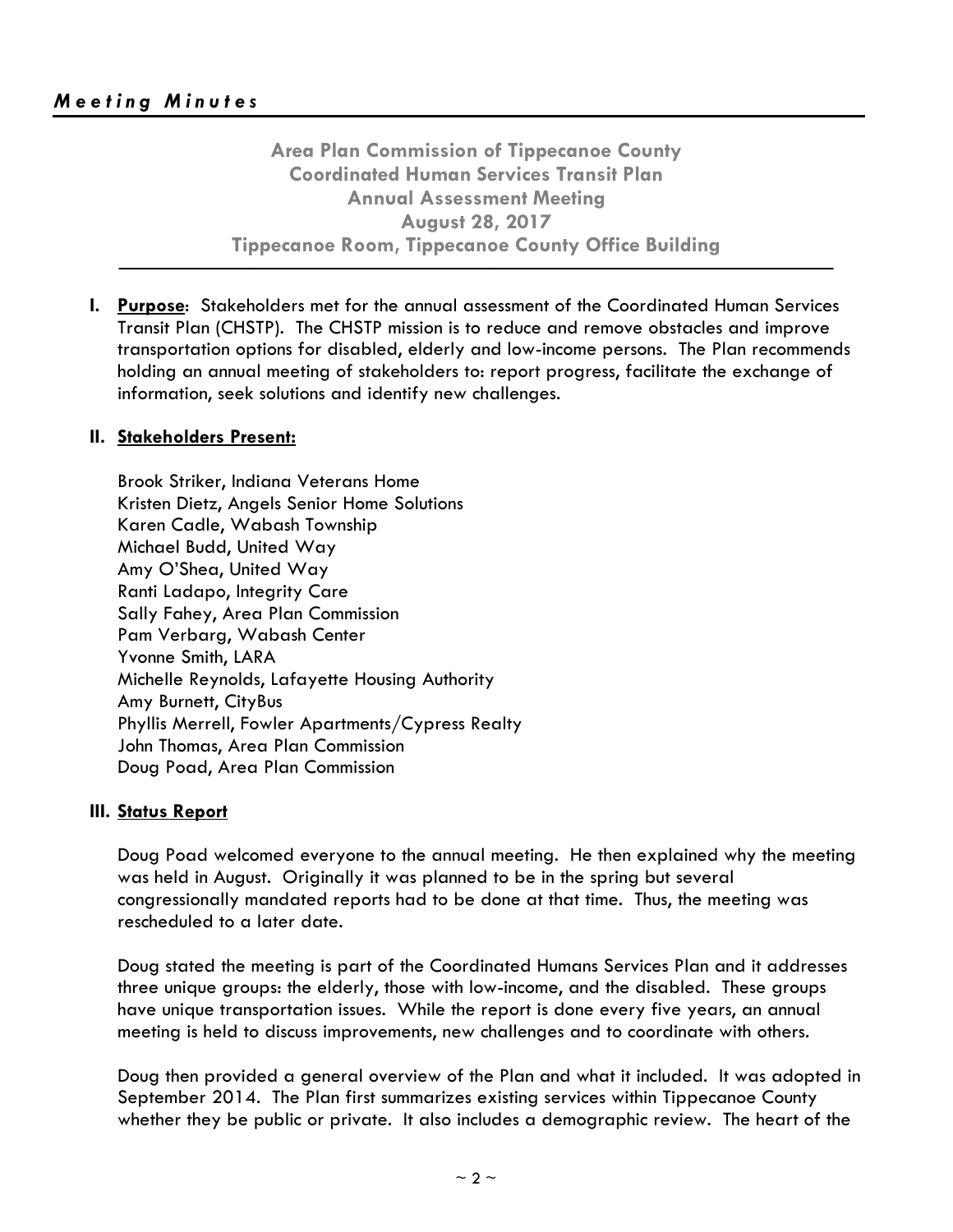document is a discussion of the challenges and needs of the three groups. Strategies were identified and then sorted by implementation agencies. This annual meeting is the outcome of one of these strategies.

Doug then moved to the next agenda item which included going around the room and having individuals tell the group: 1) what type of transportation services their company/agency provides; 2) do they provide service and/or have they started any new service; and 3) what issues and challenges are being encountered. He then explained that those issues and challenges will be recorded and then discussed later in the meeting. The meeting is also an open forum which in the past has led to some very good discussion. The underlying goal is to identify the challenges and then develop strategies.

- A) Doug reviewed the status of work done by APC.
	- 1. The APC adopted a new Metropolitan Plan for 2045 and it looked at various transportation modes including those who walk, ride a bicycle and ride a bus. The plan compares and identifies bus stops that are not connected to the sidewalk system. The plan points out which bus stops do not have any sidewalk connections in areas where there are concentrations of minorities, Hispanics, poverty and employment. This review is called first mile last mile.
	- 2. The Transportation Improvement Program (TIP) is where we allocate federal funds. It includes new road projects, trails and transit projects. A new TIP was recently adopted.
	- 3. The transportation brochure was recognized, and APC is looking to update it later this year.
	- 4. Hold the annual meeting.
	- 5. Continue to work with local developers.
	- 6. Emphasize alternative modes when new road projects are being developed. The Twyckenham project was given as an example.
- B) Amy Burnett, stated that Bryce Gibson, Manager of Development at CityBus, put together a presentation but he is sick. She added that the three groups for this Plan served by CityBus.
	- 1. The Access program serves those who have disabilities. Last year the program traveled over 107,000 service miles; logged more than 8,900 service hours and transported just over 28,000 passenger trips.
	- 2. All fixed route services are handicapped accessible. Over 163,000 trips last year were made by those who are elderly or disabled.
	- 3. A new route has been added: #9, Park East. It goes to the IU Hospital and serves the medical offices in the Park East area. This is a main target area. It operates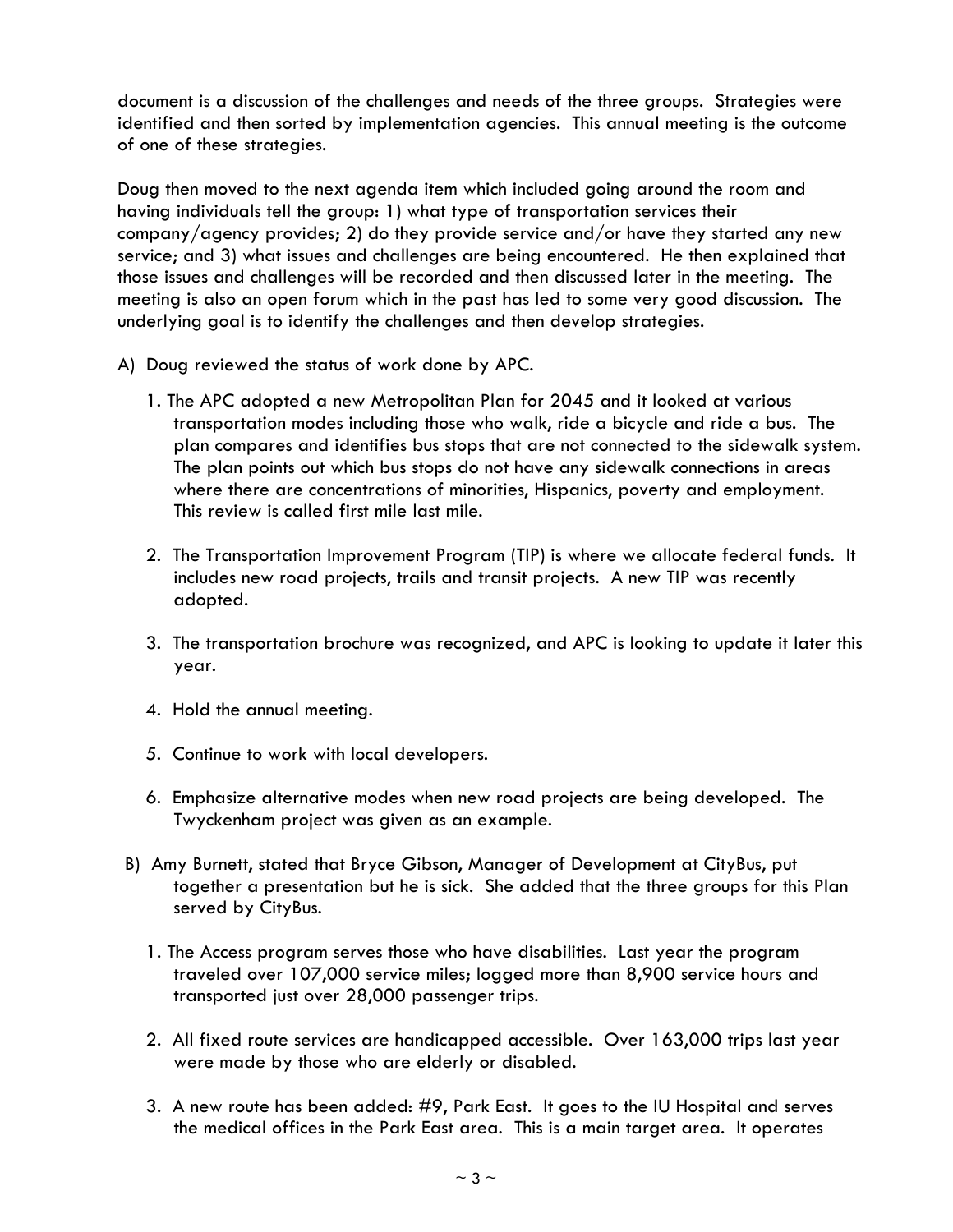Monday through Friday from 7:00 a.m. to 6:00 p.m. The Access service area has also been expanded due to the new route.

- 4. This past summer, CityBus conducted a bus stop evaluation. Various items were noted including whether there was a shelter, whether it was handicapped accessible, whether you could get to the curb and whether there was a curb ramp.
- 5. CityBus provides travel training. This program especially assists the elderly, lowincome and the disabled. It also is available to those who are new to the community or have never used transit before. A staff person is available to ride, read maps and help teach how to use the bus. Flash cards are available for those who are blind.
- 6. This summer (2017), CityBus is providing tours of the town. It gives people some historical background of Purdue's campus and Lafayette and is a great opportunity to learn more about the community. If interested, an agency or organization can be added. The trip takes 30 to 40 minutes.
- C) Ranti Ladapo from Integrity Care stated they provide medical transportation. They started out providing transportation service to both military and non-military personnel but as time went by they could not continue to serve those who are non-military. There are not enough resources to provide service to them.

He stated that transportation for those who are wheelchair bound is not easy to get and is limited, especially going long distances. It can be difficult to schedule a person in the time frame needed. He is glad for CityBus's Access service.

Service is provided for Medicaid trips, supplementing nursing home transportation services and out of town services. They also take private payment from individuals.

Essentially, Integrity Care's clients are all wheelchair bound.

D) Kristen Dietz from Angels Senior Home Solutions stated they provide similar services. Clients are not necessarily wheelchair bound and can be at any level of ability. Primarily the service is private pay, but VA aid is accepted. Recently Angels was approved to provide service for Medicaid Waivers. Payment through long-term care insurance is also an option.

Angles provides transportation for any type of errands including grocery shopping and medical appointments. Trips are not limited to in-town. For example, they provided transportation to someone who wanted to go to Illinois for a wedding.

E) Pam Verbarg, Wabash Center stated that the Center did successfully get five more vans through INDOT's grants this year. They have also received approval for additional vehicles for next year.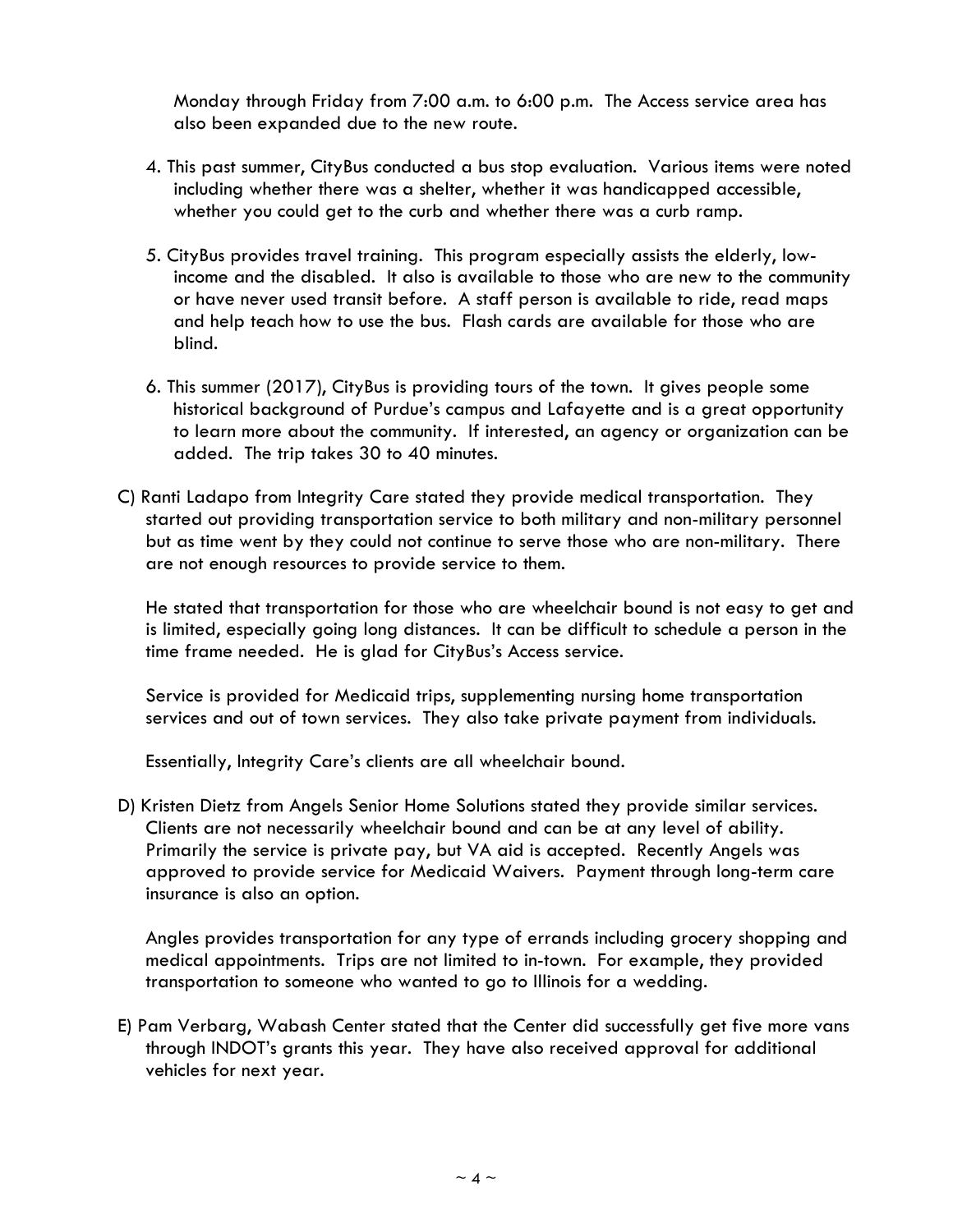There has been a significant expansion in service for the after-school program, the day programs and programs that access community resources for the people the Center serves.

Focus on partnerships has been important. CityBus has been doing all the van maintenance work for the Center. Katy and her staff have been very helpful in training clients who are more independent. The Lafayette School Corporation has been providing transportation for the after-school programs.

- F) Yvonne Smith from LARA stated they provide classes from nine in the morning to eight in the evening. While some elderly persons do take classes, their clientele are mostly lower income persons and they are constantly asking for bus tokens or passes since the bus is generally how they get to class. She then asked if LARA can be a provider of bus passes/tokens.
- G) Michelle Reynold, Lafayette Housing Authority, said their clients sometimes wait for hours for a ride. The closest bus stop is near Target and that is too far for the elderly to walk.

The office is moving to a better location and with better accessibility, the old Suntan City location by PayLess which is on Greenbush Avenue.

H) Brook Striker, Indiana Veterans Home, stated that they have their own transportation service. He added that their residents also use CityBus and Access.

# **IV. New and Ongoing Issues and Challenges:**

# **A) Bus Pass/Token Availability**

# Bus Pass Consignment

Amy introduced a program that has just been started and it's a consignment program. LARA uses it. She further explained that previously agencies would purchase the passes upfront. With the consignment program, they only pay for those that are distributed. The passes are not activated until their first use. An agency can request any number and are billed monthly for only those that are used. She gave the group contact information and asked if anyone is interested in the program.

# Bus Pass Versus Token

John asked if tokens are more flexible than bus passes.

Michelle stated that for her organization they would be yes. The participant must come in once a year for recertification. They are in and out in one day. If they do get a job they are required to come to the office and report it. They only have two chances to show up for an appointment and if they don't, they will lose their housing. It's important that they get to the office and the office does not make exceptions.

Sallie asked, when the appointments are made every year, is it asked if they need transportation assistance.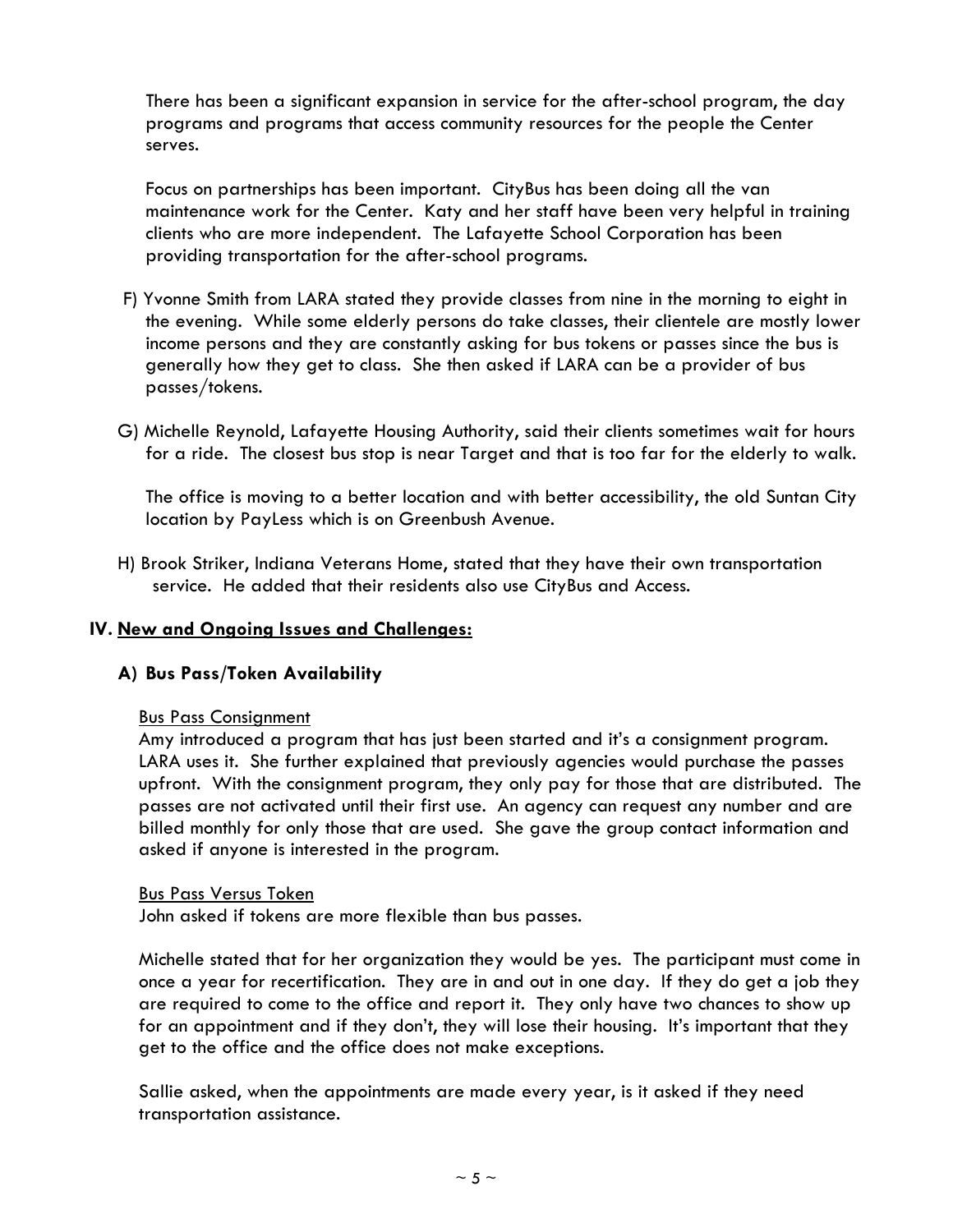Michelle replied that is usually the excuse. There are people that say they cannot get to the office. We have people waiting for a very long time before coming in.

Sallie found it interesting that they have to get to the office to get the bus tokens.

Michelle followed up and stated they can cover the ride home.

Michelle stated a bus pass could be something that could be an incentive in looking for a job or to become self-sufficient.

Sallie stated that employers should consider bus passes for new hires as an incentive.

Bus Pass Distribution

Michelle asked if Work One gives them out.

Amy stated that they are working with Caterpillar and Kirby Risk and both companies are giving them out. A lack of transportation is challenging and having them for their employees is a great benefit. She added that tokens work best especially if it is a matter of getting people to come in for appointments. She stated that LARA has both but doesn't immediately hand out passes because people don't come back. Instead, they get passes when they come back. Local churches also give out passes.

# **B) Bus Pass/Token Funding**

Discounted Passes

It was asked if CityBus passes are discounted.

Amy told the group what the cost of the passes are and further explained the cost for the elderly and disabled. One example given was the day pass and it costs \$2.00. It can be used as many times during the day, but pass may not be the best option for the elderly or disabled. She added that CityBus staff can look at specific needs and help find what works best.

# Passes for the Elderly

It was asked what the age is to be considered elderly.

Amy responded that it is 65. She went on to say that the person needs to show proof of age and you can get an id at CityBus for \$2.00 for verification if needed. Anyone can buy the pass for an elderly person but the person using it still needs to show proof of age.

# Funding through United Way

It was asked if funds from the United Way are available to buy bus passes.

Michael stated that they have not thought about it, but they could be. For the United Way, it would be most likely have to go through an agency and it would be something we would look at.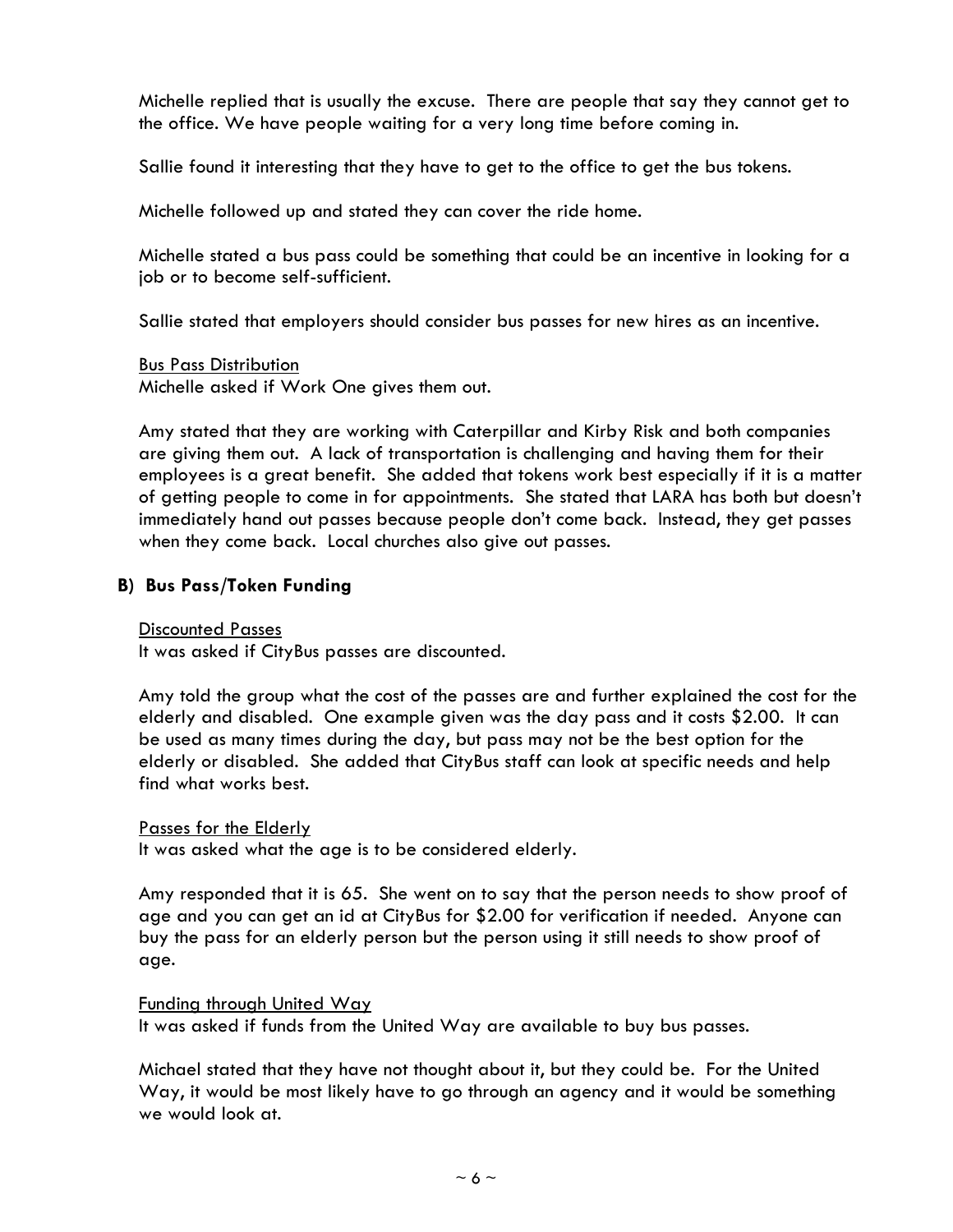Michelle stated they are looking for funding to purchase them.

# Funding through Federal Transit Administration Funds

It was asked if there are two parts to the grant that goes to CityBus and if they are 5307 and 5310 funds. Additionally, it was asked if CityBus gets all the funding.

Doug explained that 5307 funds goes specifically to transit systems like CityBus. Section 5310 funds were originally used to purchase small vans and then they were made available to others like CityBus to purchase vans. There was an option that those funds could be used for operations but INDOT has elected to not allow it.

It was asked if the County gets those funds annually.

Doug responded that CityBus receives 5307 funds annually, but 5310 funds must be applied for every year. Doug then provided some examples of 5310 projects.

It was asked if those funds are for the handicapped and disabled and can those funds be used for the Access program.

Amy replied that CityBus develops a program of projects and they go out five years. Getting 5310 funds helps with the travel training program. They will be used to purchase a paratransit van. Most of the money CityBus uses is 5307 and only a small portion is 5310.

Ranti asked if CityBus and Wabash Center received government assistance since they are non-profits.

Doug explained how federal funds are distributed and who receives them.

John asked if local communities could apply for them and if a not-for-profit consortium like the United Way could apply to the State for funds to buy tokens. He then asked if those were 5310 funds.

Doug stated that he will look into it.

Karen asked if 5310 funds are grant funds that organizations like the Trustee could apply for. She added that even just a couple hundred dollars a year would be amazing.

Doug replied that he would contact INDOT and find out.

# Funding through Other Organizations

Sallie suggested hooking up with some of the local service clubs. She said that the local club she belongs to, Altrusa International, buys bus tokens for LARA students. Maybe these clubs could partner and purchase passes or tokens.

# **C) Hours Transit is Available**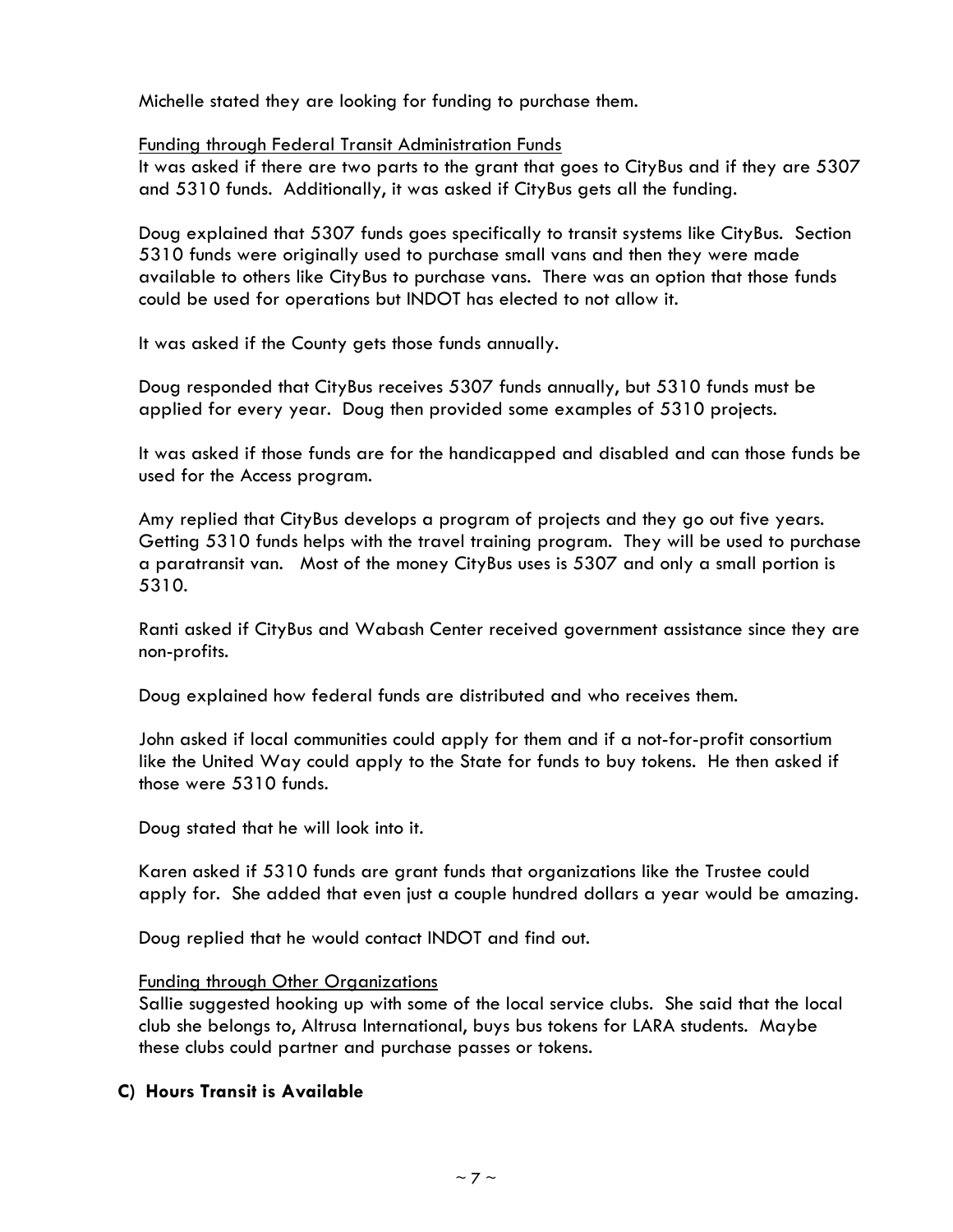Michael stated last summer United Way held a community conversation and discussion of transportation was part of it. One of the primary challenges were the hours transit service operates. An example given is that service ends, but a work shift ends after that. Addressing that would be a CityBus and employer conversation.

# **D) Employers Outside Transit Area**

Michael stated the second challenge from the community conversation is that there are employers located just outside of the transit service area.

Michael asked if CityBus currently serves SIA. He then added that there is another employer that is located outside of Tippecanoe County and the employees have a difficult time getting there. Currently a church provides transportation for them and they provide multiple trips per day.

Sallie stated that employers need to step up. Quality employees are the biggest problem Indiana has. Employers need to step up and provide transportation from surrounding counties.

She added that we finally convinced the state legislature that transportation is important to the states' economy. At this time though they only see the value of roads. Legislators are going to need to be convinced that transit has an economic importance too. It's an important economic benefit and we need to have that discussion.

Michael added that it would be interesting to get companies together who are in the outlining areas and see if they can come together and help. If there are several that are close to each other maybe they can co-op together.

Amy stated that if anyone knows of companies who are in that situation they should call CityBus. She further added that there probably will not be an immediate response, but the development staff will look at it. If only a slight variation is needed to a route, a rerouting could be implemented quickly. Several examples were provided including CAT Logistics and Kirby Risk. Providing any additional service comes down to what the additional cost would be. Suggestions are important, and they could be looked at when the strategic plan is updated.

# **E) Better Data**

Michelle asked John about the voucher location data that was requested. She then added that the ACS data is old, and the census tract boundaries have changed. It was asked if the new boundaries are used when developing the one-year plan. She asked if routes are adjusted based on the data?

John replied that the data is used to get a better handle as to where the centers of poverty are located. They are not incorporated in a formal way at this time.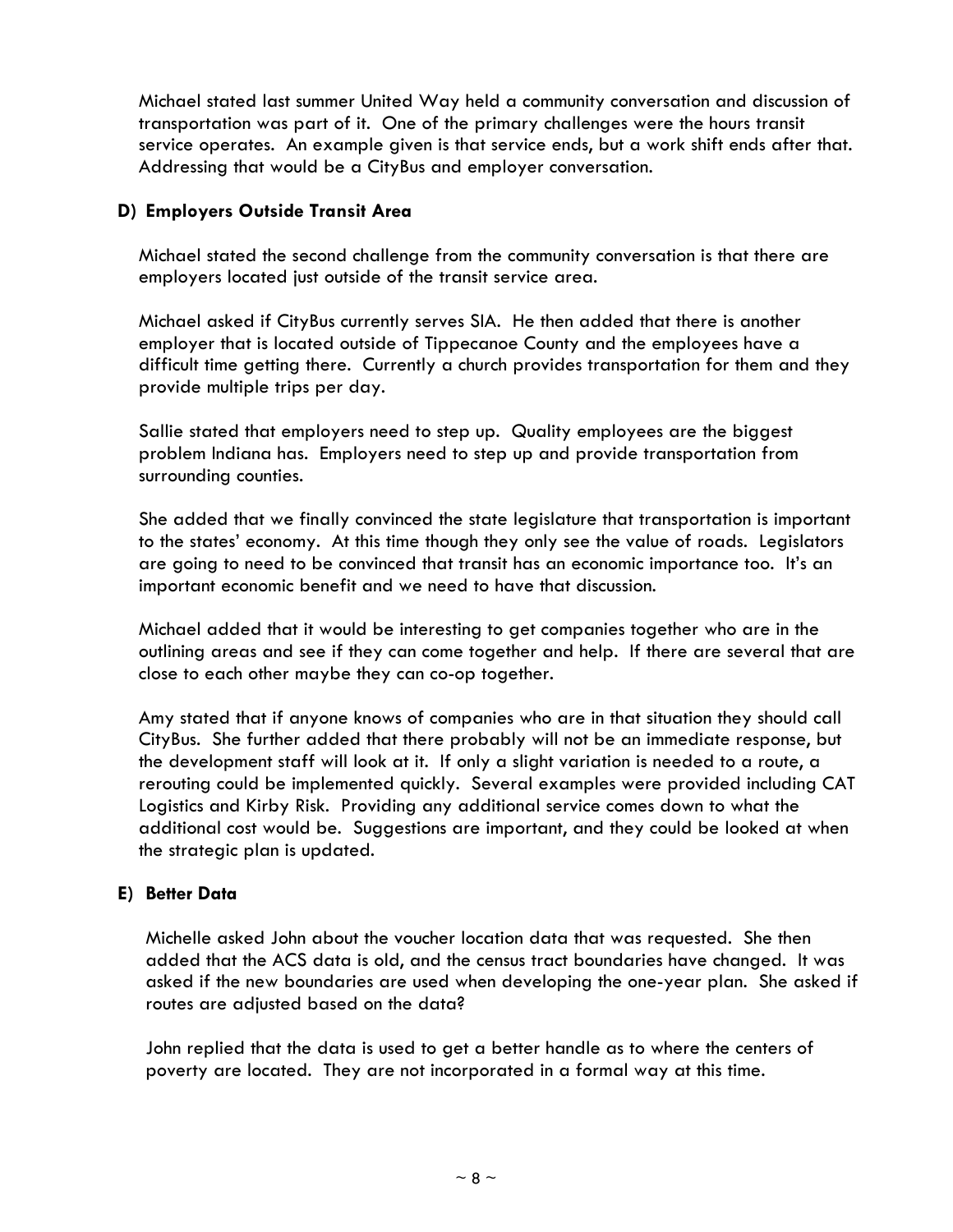Census data does show where the elderly and disabled are concentrated but the Census tracts have changed and some of them significantly. Tract 111 was given as an example.

Michelle suggested Food Finders as a good data source.

Doug stated that getting poverty data for the last plan was challenging.

Michelle stated that in the CHSTP report, purchase demographic data was listed. She asked if that was still on the table.

Sallie stated that we received data from INDOT through InfoUSA. INDOT purchased it for all fourteen MPOs. It's not at the kind of detail that we use to get from the Census long form and we will probably never get that detailed data again.

Michelle asked if Purdue could be an opportunity as a program to do a service project and help gather data.

John stated that APC will continue to take the data that is provided and combine it with data from other local source information and then refine where the needs are.

Michelle stated that HUD is pushing for fair housing and they have provided them a lot of mapping tools to identify concentrated areas of poverty, race and ethnicity. All of them are available and it's not restricted. She added that she will email a link to the data.

Sallie offered to the group that if they need any mapping assistance she would be happy to provide it.

# **F) Transportation Resource Brochure**

#### **Brochure Update**

Doug stated that it is his goal to update it by the end of the year. He asked if everyone can look at it and then let him know if any of the information needs to be changed.

Phyllis stated that she has never seen one.

It was stated that the Four Star taxi company is gone.

Doug added that there is a new taxi company.

#### Brochure Distribution

Doug explained how the brochure was initially distributed and asked for ideas on how to distribute the new ones.

Suggestions provided include:

- Send to known low-income housing,
- Area VI and Family Services,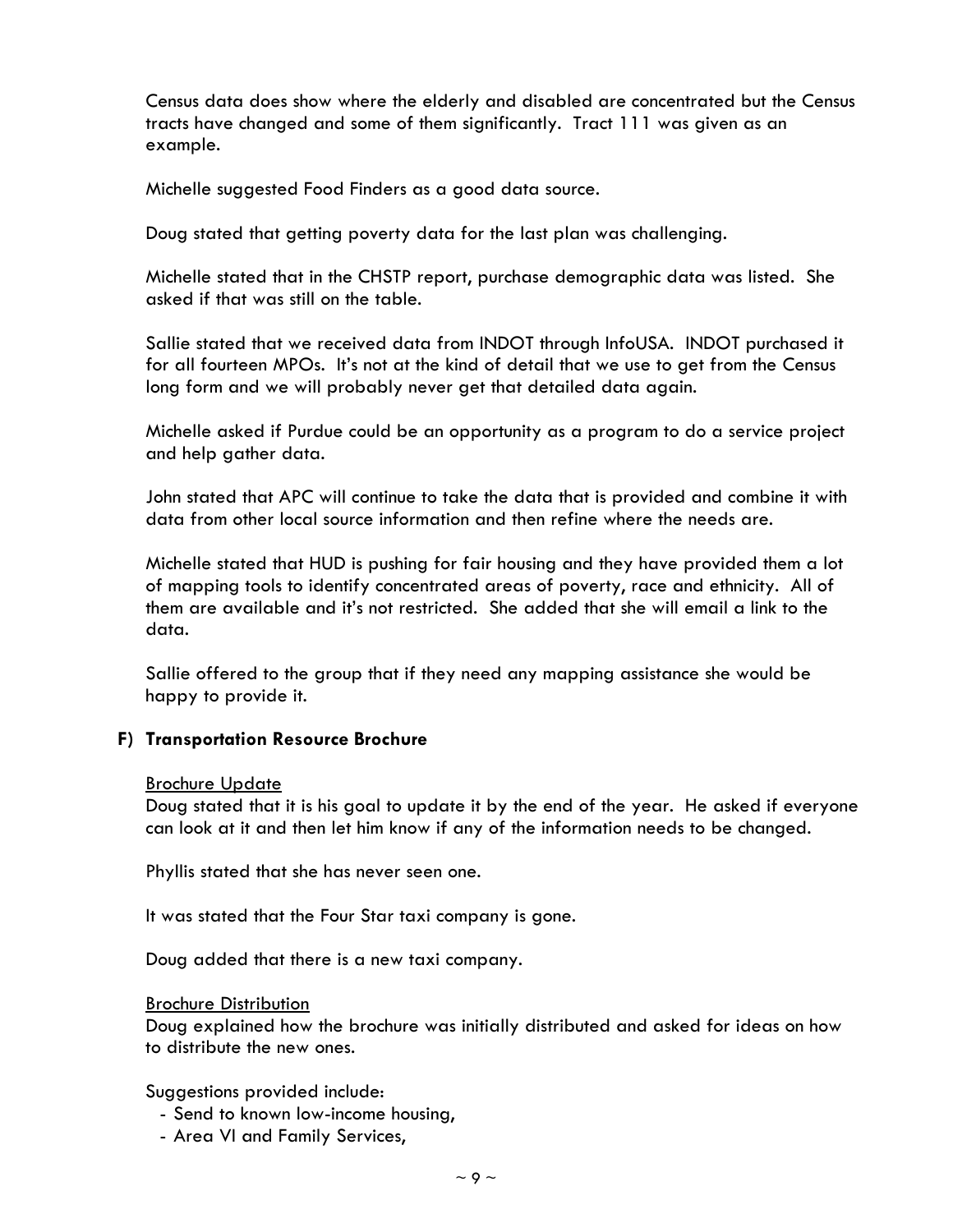- Lafayette Urban Ministries,
- Places like Food Finders,
- Local Churches; and
- 211

John mentioned that the new brochure distribution will include the Fowler House.

Phyllis asked if, when it does come out can they come down to APC and pick some up.

Sallie replied that they can absolutely do that.

#### Brochure Translation

Sallie stated that the brochure was just recently translated to Spanish and they are available in the office or on the website. There is also some thought to translate it to Chinese.

John asked the group if they see the need for it to be translated to Spanish or to another language.

Michelle responded they see the need for it to be in Spanish.

Pam replied that they do not see the need for Spanish but there is a large Hispanic community in West Lafayette. She added that there is a large Chinese church on 250 and a Korean church on 26 and these populations are increasing at least in the West Lafayette outlying area.

Sallie stated that she thinks there is probably an association with Purdue, but she does not know for sure.

# **G) Service to Rural Cities and Towns and Rural Areas within the Region**

Transit Service in Rural Areas

John asked if INDOT has some type of rural transit program.

Doug explained the program.

Sallie then stated that it would be up to Area IV to develop more of them. It is important to engage them in this conversation.

Michelle pointed out that the services Area IV provides are listed on page ten in the report and they do couple of different things.

Ranti stated their service is not restricted just to medical appointments and they are happy to provide service to other events. It's nice to see and hear their clients good attitude and gratitude after being transported. The trouble they have is picking up people who live far away in Fowler and Delphi. They cannot pay for it and Medicaid cannot pay for it, so at this time they cannot extend service that far.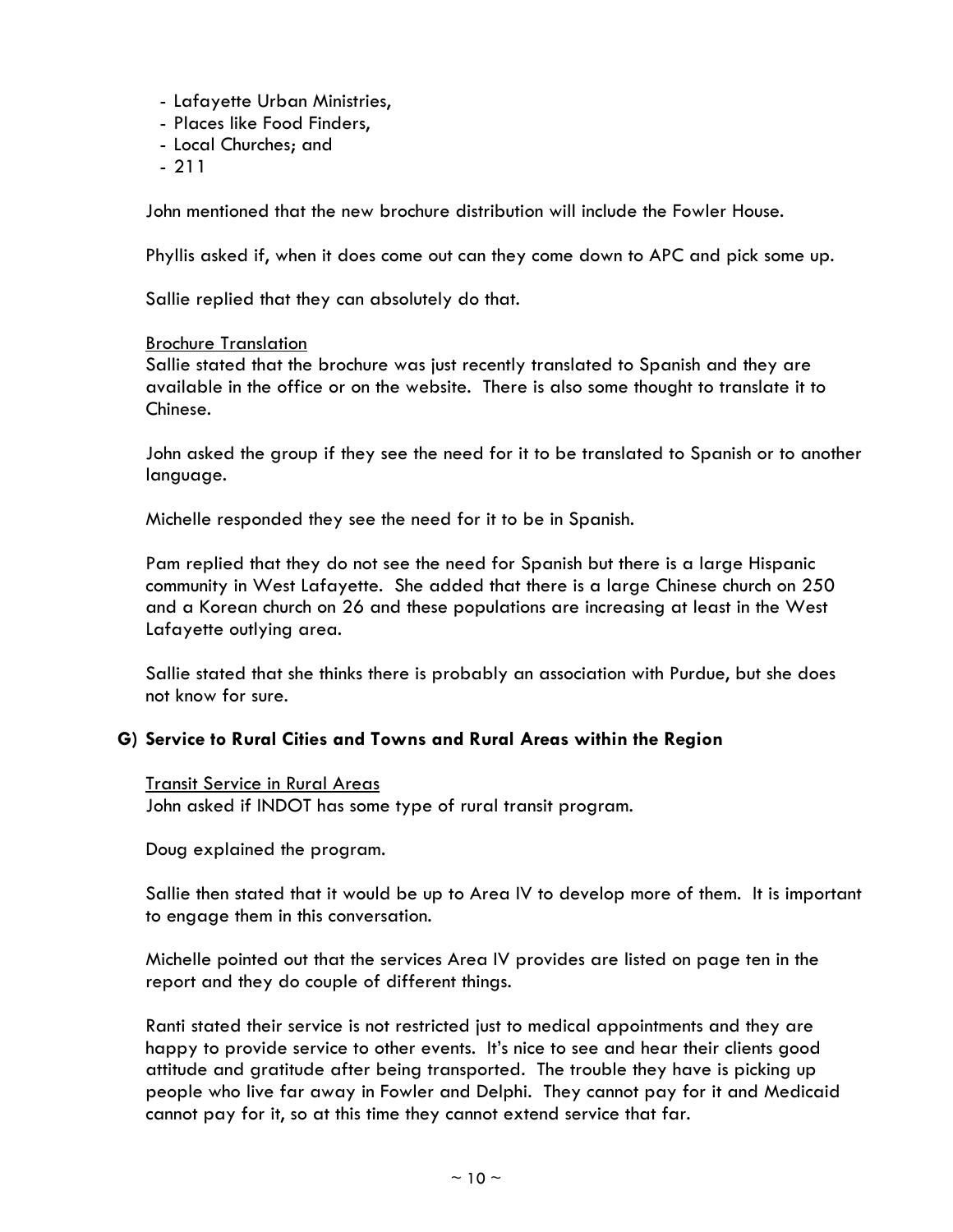Doug asked if there is a specific town or is it just those persons living in the rural area.

Ranti replied that those towns were examples, but it is the rural areas that are difficult to service.

Doug reiterated that this issue has been identified in the past.

Sallie asked what we know of the regional agency capacity to do that.

Doug replied that the Senior Center still provides services but the person who needs a ride must find a driver. The Senior Center pays the driver and there are no restrictions as to the type of trips. Their Car-A-Van service is no longer available.

Doug added that transportation service is available in Lauramie Township and there is a van service that comes to the Lafayette area. This is handled through Area IV.

Sallie asked if there are any other Area IV services that may be coming from Delphi or Fowler.

Doug responded that he did not think so.

Sallie asked Karen what issues they hear about in Wabash Township.

Karen stated there are issues with transportation because individuals have no money. The Township does keep a few bus tokens for job interviews or for trips to Lafayette housing. She added that the township looks out for its tax payers, but they also have to maintain four cemeteries and two fire stations.

Sallie asked if needs are mostly for the low-income or is it also for the elderly and handicapped.

Karen followed up and stated that they do help some low-income elderly but most of the requests are from those with disabilities and those who cannot find a job. She added that she cannot speak about other townships. The City of Lafayette runs the cemeteries and fire stations and Fairfield Townships focus is on assistance. Wabash Township doesn't experience the volume as Fairfield Township does, but we also must pay to maintain the cemeteries and operate the fire stations.

# **H) Sidewalks**

# West side of West Lafayette

Karen asked about the Klondike Road project and asked if bus shelters were going to be installed especially at the Point West Mobile Home Park. She added that there are lots of people and children waiting at the stop especially during the summer time. There are a lot of people using the bus along Klondike Road. She asked if a sidewalk was going to be built.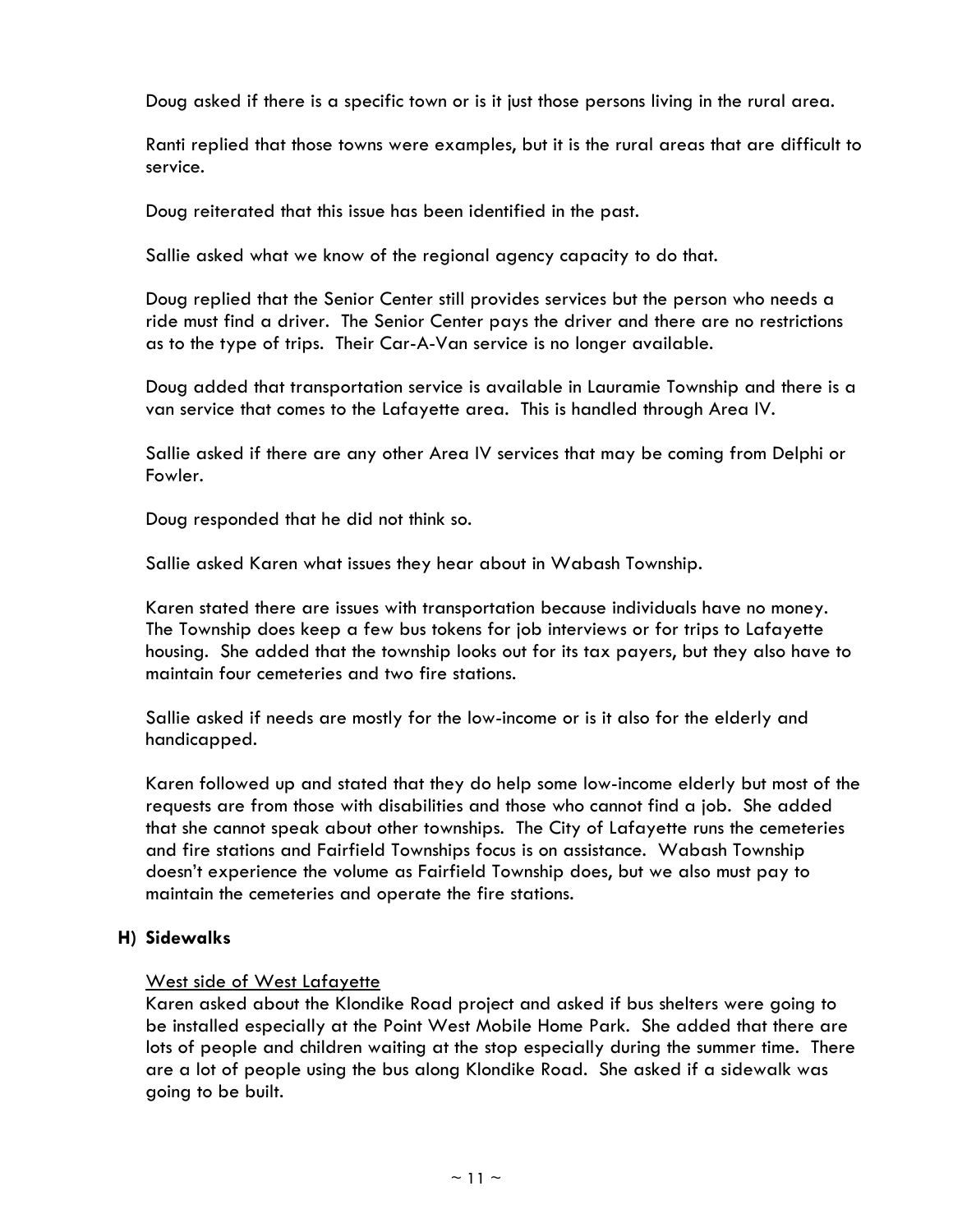Doug stated that a sidewalk will be built on one side and a trail on the other. He added that it will be the same on Lindberg (sidewalk & trail) and this will connect to the West Lafayette sidewalk/trail system.

Karen mention that she has noticed an increase in housing between Klondike and 400 and that there are a lot of people walking to bus stops on Klondike Road.

John asked if she is seeing a need for sidewalks along 250N.

Karen replied yes and between Klondike and 250N.

Amy listed the new developments and that Klondike Road has always been narrow. Pedestrians can walk in the grass, but for bike riders it's very dangerous.

Sallie stated that the County is finished with the right-of-way purchasing and the last big chunk was with the school corporation. The project is on a December letting and they should start construction in the next construction season. It will be an urban design with four travel lanes and a sidewalk and trail. She added that the design of Lindberg Road will be the same.

Amy asked if there will be a sidewalk connection to the Klondike library.

Doug responded that there will be.

John stated that it will not be done as part of the Klondike project but as a separate county project.

Sallie stated that the next project to be started is Morehouse Road and it will be from 52 to roughly near Hadley Lake. It will also have a sidewalk on one side and a trail on the other. It is a CityBus route and there are a lot of people who walk along the road under very bad circumstances.

# Sidewalk Requirements

Sallie stated that one change made to the long-range transportation plan five years ago was that any local jurisdiction who received federal money from our allocation is required to add pedestrian and bicycle facilities to reconstruction projects. At this point forward, unless it is way far out, all federally aided projects are required to have these facilities and, where appropriate, safe transit stops.

Michael asked if it was just for federally funded projects.

Sallie responded in the affirmative and added that APC encourages those projects that LPAs fund themselves do the same thing. It's clear that all the elected officials and engineers understand the need for those kinds of facilities.

# Sidewalk Projects Addressing Safety Issues

Sallie stated that we have an allocation of safety money, which if we provide the necessary proof, we can use for pedestrian and bike facilities.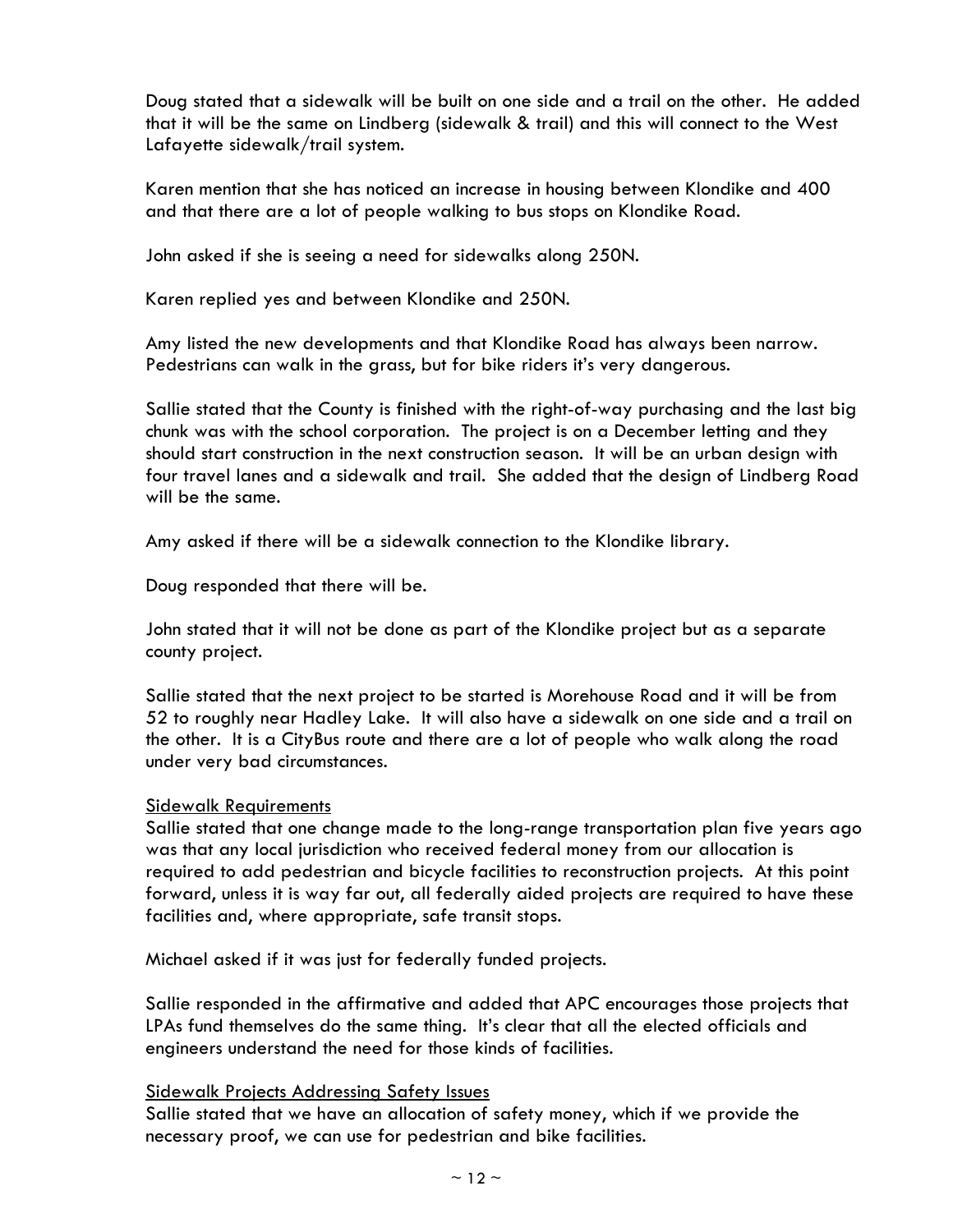Doug gave several examples of safety projects including Concord and CR 430S, McCutcheon High School, and Harrison High School.

Michael stated that his son was a student at Battle Ground Middle School and they had to pick him up at the High School and transport him across the street. There is no sidewalk or safe way to cross the street.

Sallie added that the middle and elementary schools were included in the Harrison study.

Michael stated the county roads are challenging for biking.

Sidewalks in West Lafayette

Ranti asked if there will be sidewalks built along Soldiers Home Road.

Sallie stated that there will be a Soldiers Home Road project which will include sidewalks and it is out several years.

Doug added that there are a lot of projects coming up like Morehouse, Yeager and those will be built with an urban design.

# **I) Tree Trimming**

Sallie mentioned that tree trimming was an issue in the past and then asked the group if this is a continuing issue.

There were no responses.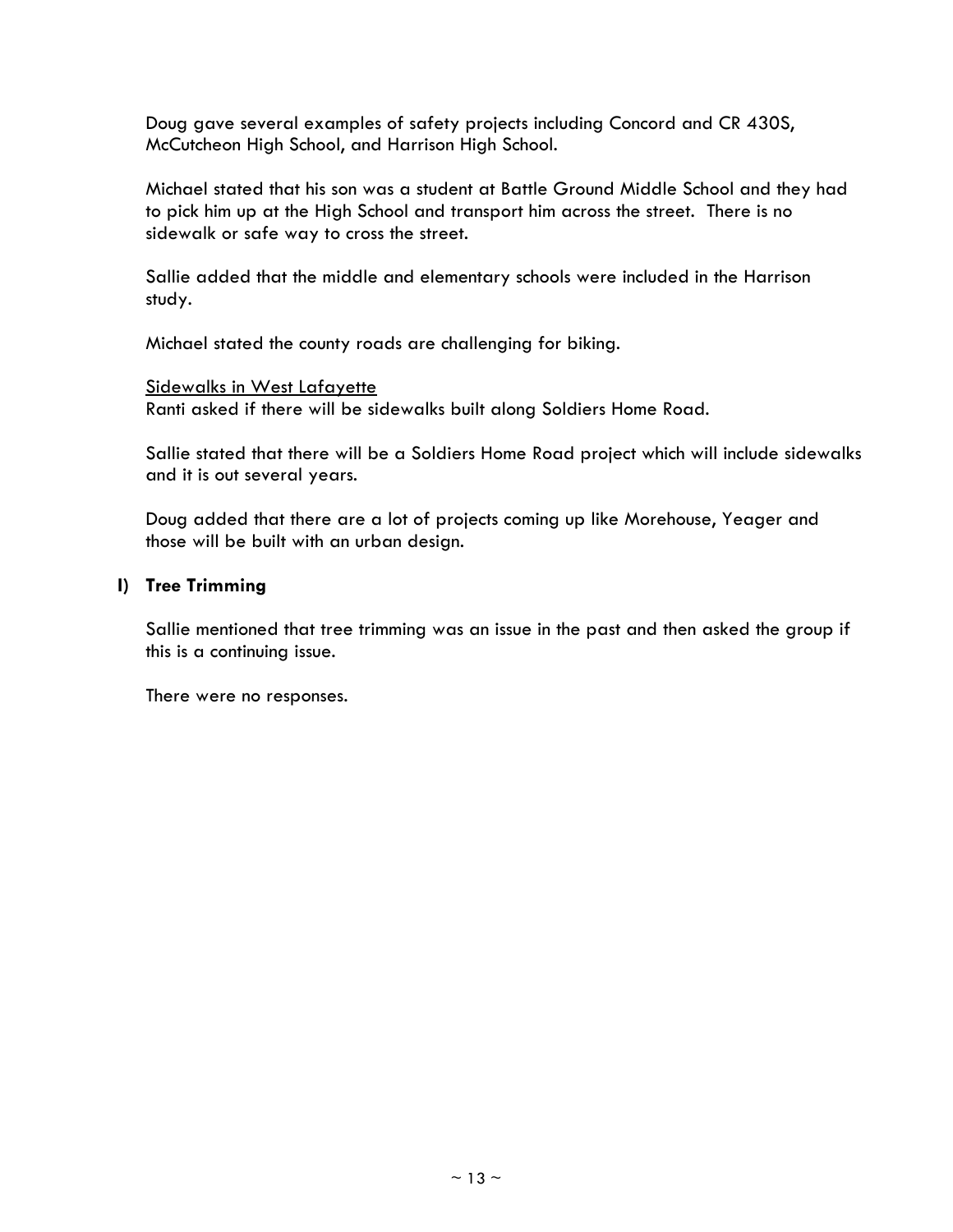